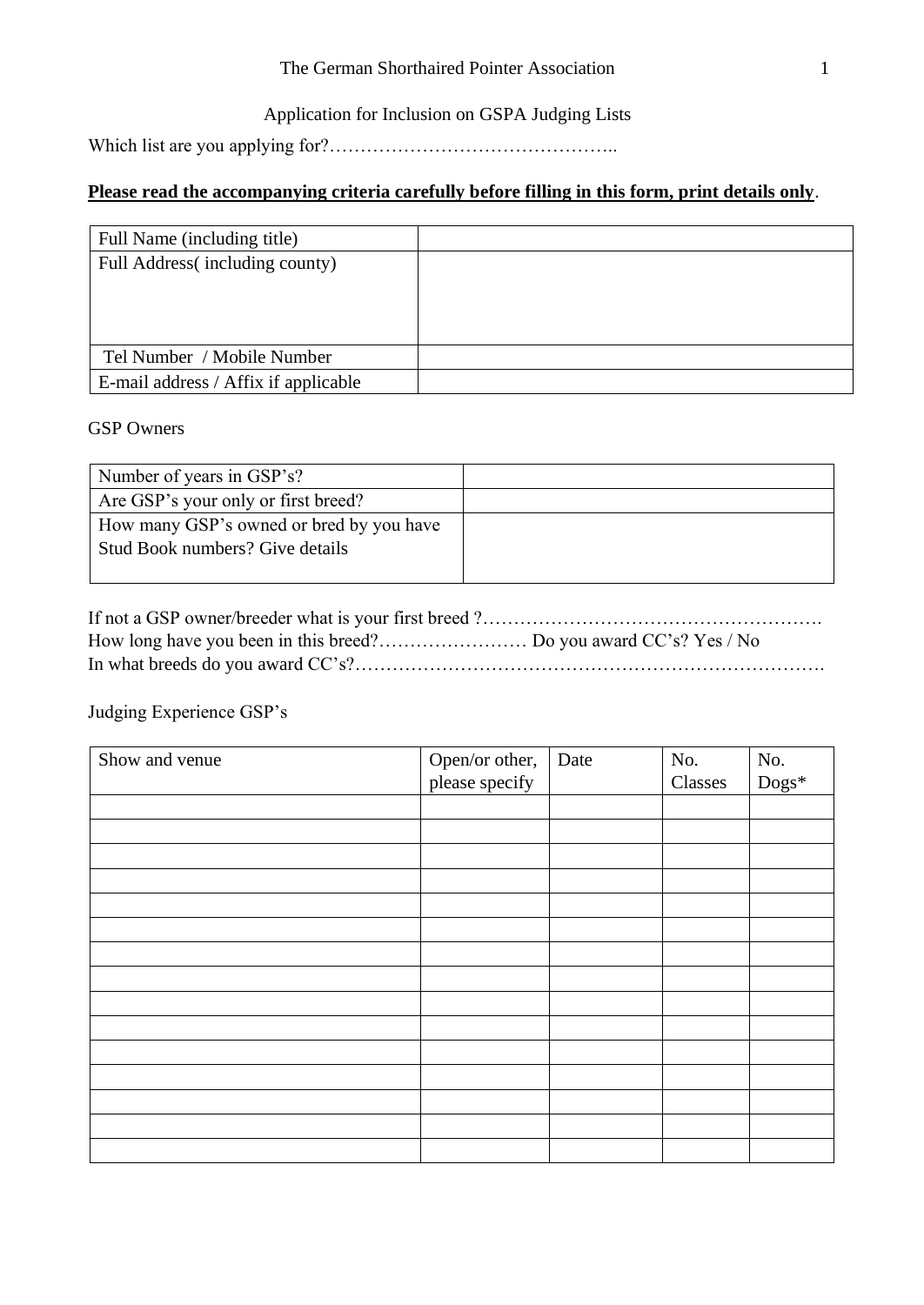## Application for Inclusion on GSPA Judging Lists

\* No dogs is actual dogs present, not including repeat entries!

Please continue on an extra sheet as necessary.

Stewarding Record

| Name and Date of show | Type of<br>show | Breed/s stewarded | Judges name |
|-----------------------|-----------------|-------------------|-------------|
|                       |                 |                   |             |
|                       |                 |                   |             |
|                       |                 |                   |             |
|                       |                 |                   |             |
|                       |                 |                   |             |
|                       |                 |                   |             |
|                       |                 |                   |             |
|                       |                 |                   |             |
|                       |                 |                   |             |
|                       |                 |                   |             |
|                       |                 |                   |             |
|                       |                 |                   |             |
|                       |                 |                   |             |
|                       |                 |                   |             |

Do you have a written record of stewarding experience to support the above?  $Y/N$ 

Details of Seminars attended

| <b>Organizing Society</b> | Date | <b>Topics Covered</b> | Proof of   |
|---------------------------|------|-----------------------|------------|
|                           |      |                       | attendance |
|                           |      |                       |            |
|                           |      |                       |            |
|                           |      |                       |            |
|                           |      |                       |            |
|                           |      |                       |            |
|                           |      |                       |            |
|                           |      |                       |            |
|                           |      |                       |            |

In accordance with The Kennel Club requirements have you also attended the following

| Seminar Type | Date | Attendance certificate<br>$\Lambda$<br>$\mathbf v$ | Assessment / Exam-<br>Pass<br>$\mathbf V$ ,<br>$'$ N |
|--------------|------|----------------------------------------------------|------------------------------------------------------|
|              |      |                                                    |                                                      |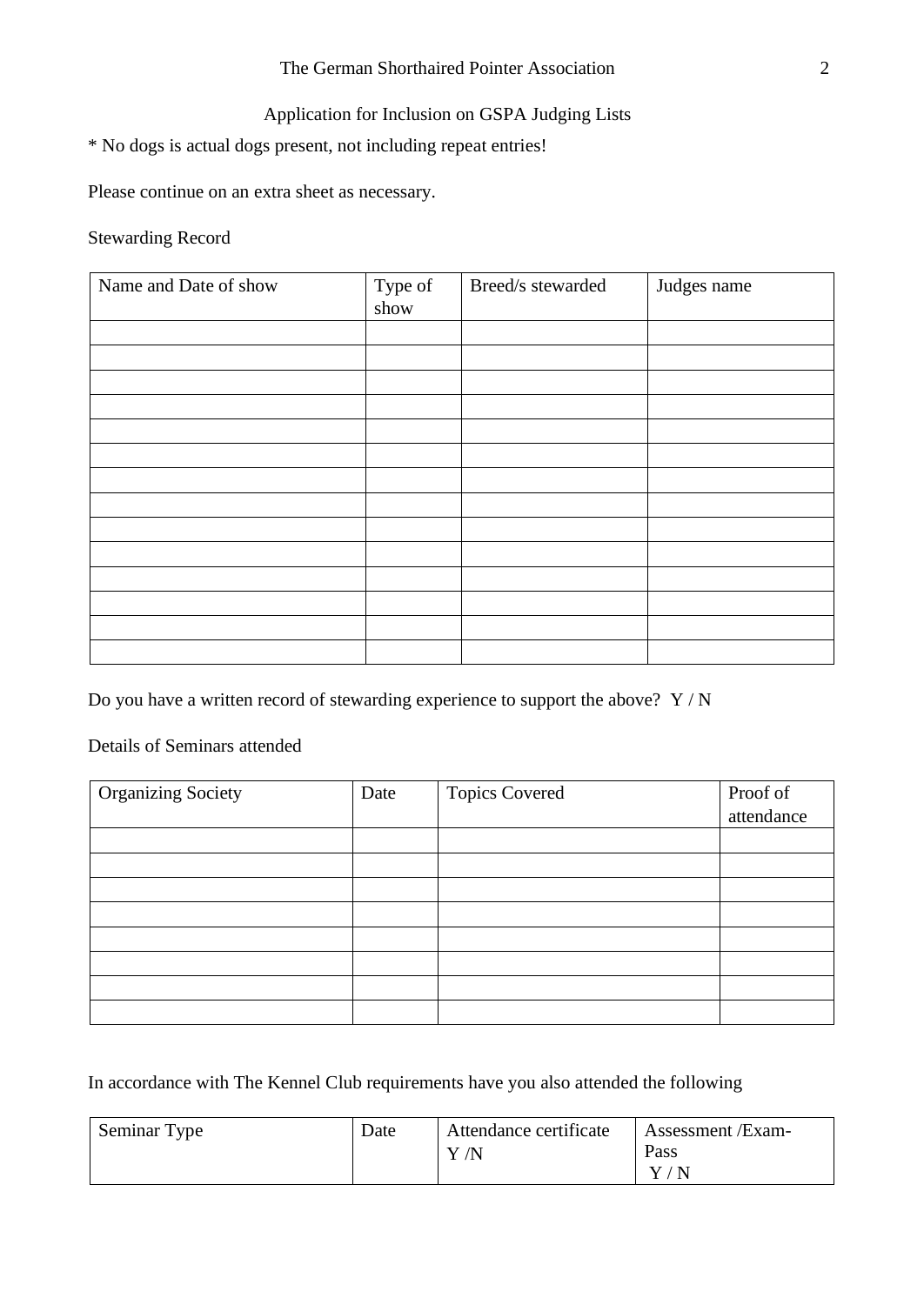### The German Shorthaired Pointer Association 3

# Application for Inclusion on GSPA Judging Lists

| <b>KC Rules and Regulations</b> |  |  |
|---------------------------------|--|--|
| Conformation & Movement         |  |  |
| Conformation with 'hands on'    |  |  |
| <b>Breed Specific</b>           |  |  |

# Other judging experience

| Show and venue | Date | Type of<br>show | Breeds judged | No.<br>Classes | No.<br>$\text{Dogs}^*$ |
|----------------|------|-----------------|---------------|----------------|------------------------|
|                |      |                 |               |                |                        |
|                |      |                 |               |                |                        |
|                |      |                 |               |                |                        |
|                |      |                 |               |                |                        |
|                |      |                 |               |                |                        |
|                |      |                 |               |                |                        |
|                |      |                 |               |                |                        |
|                |      |                 |               |                |                        |
|                |      |                 |               |                |                        |
|                |      |                 |               |                |                        |
|                |      |                 |               |                |                        |
|                |      |                 |               |                |                        |
|                |      |                 |               |                |                        |
|                |      |                 |               |                |                        |
|                |      |                 |               |                |                        |

Any other information that may be relevant to this application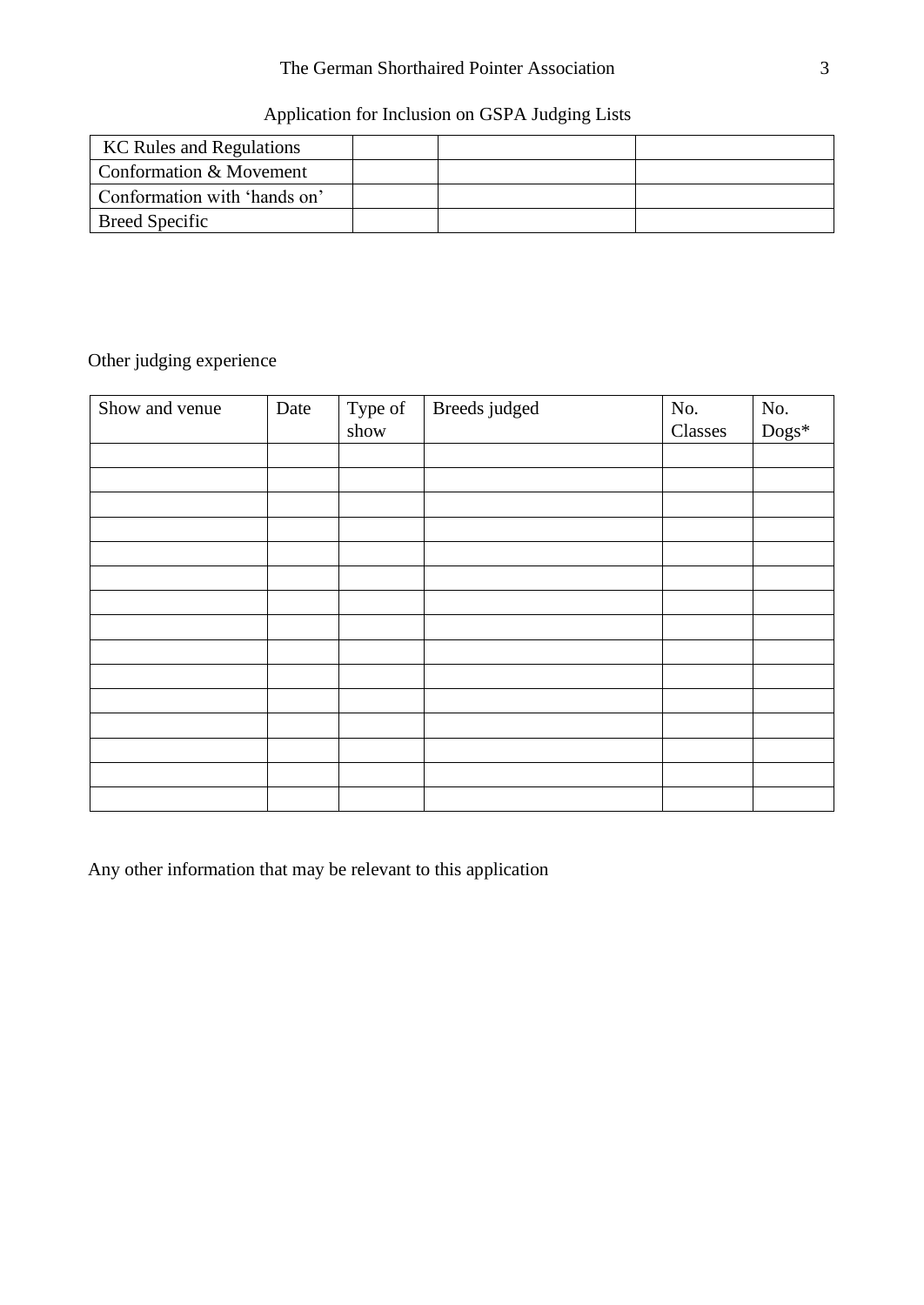Application for Inclusion on GSPA Judging Lists

If accepted onto a GSPA judging list please pay regard to the following before signing the declaration.

- Once you have accepted a judging appointment for GSP's the GSPA expects that you have also committed to write a critique on the dogs placed and that these will be forwarded to the dog press *and the secretary of the inviting society.*
- It is your responsibility to inform the committee of any changes in your circumstances or judging experiences on a regular basis. (yearly)
- **The committee reserve the right to confirm the validity of the information given with the Kennel Club or relevant show society.**

**I declare that the information given by me is an accurate record of my experience to date and as such I wish to apply for inclusion on the GSPA's judging lists** 

Signed……………………………………………………Dated………………………………